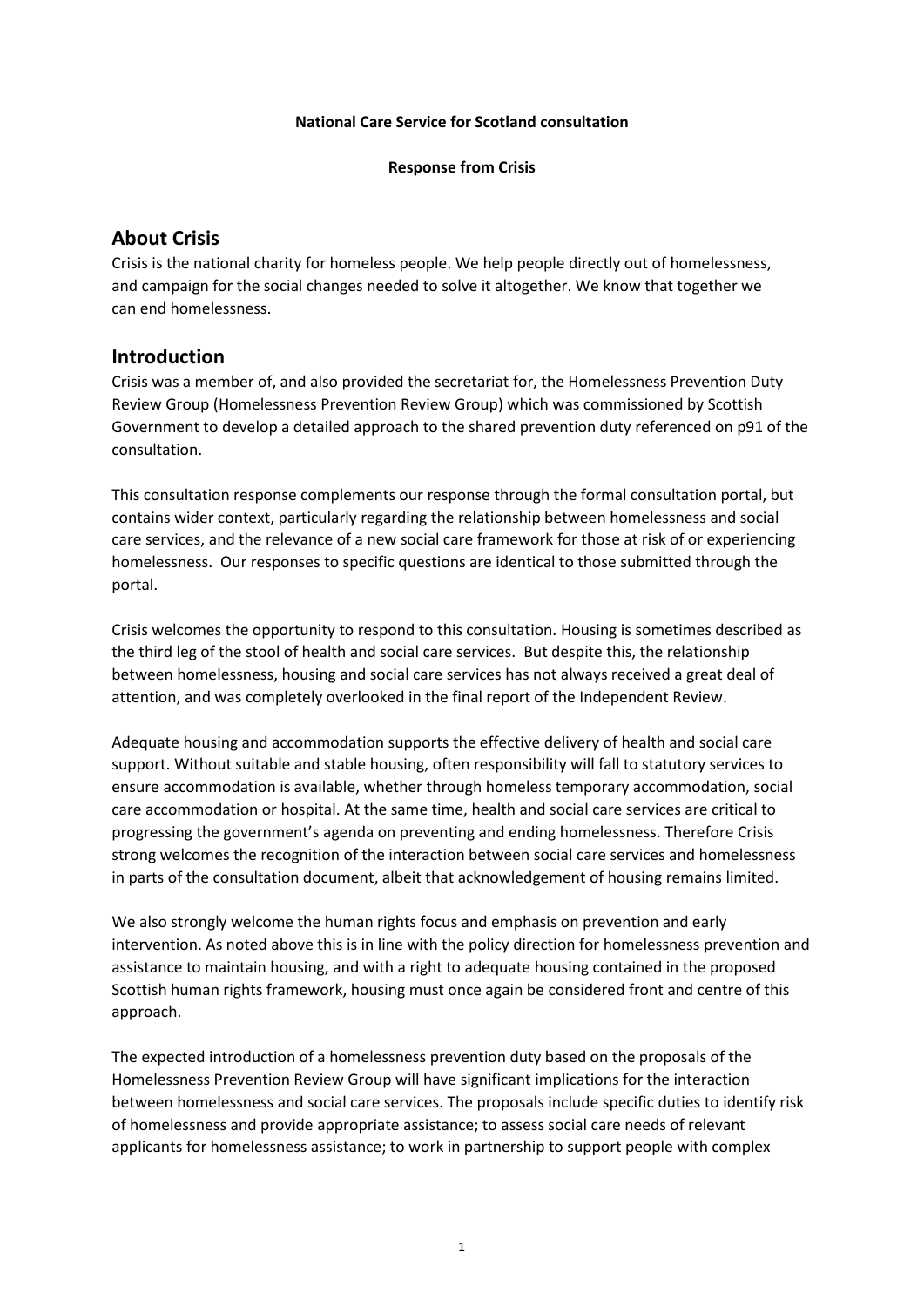needs; and for strengthened strategic planning between relevant agencies, including health and social care partnerships, housing and homelessness services.

We expect that a consultation will take place on these proposals later this year, and legislation to bring this into effect will be introduced into Parliament in the same year as the bill to introduce the National Care Service. It is important that the frameworks for care and housing assistance / homelessness prevention are developed in parallel. If we can get them right, then they have huge potential to enhance the lives of many of the people who are most in need of additional support in Scotland. On the other hand, failure to adequately and effectively join these up could result in another fracture between services supporting some of the people at most risk of the worst outcomes in our society.

### **Key points**

- Many people using health and social care services may have experienced, or be at risk of, homelessness. Effective health and social care services are a vital source of support for these people but many struggle to access them. On the other hand, a lack of support for health and social care needs can increase the risk of homelessness.
- Any reorganisation of social care and health services must give close attention to how this is integrated with housing and homelessness services. A home is often the place where many of these services are delivered, and lack of an adequate home may hinder the delivery of services or lead to admissions into hospital, care or other institutions.
- There is no acknowledgement in the consultation that in some parts of the country homelessness services are currently delegated to Health and Social Care Partnerships, and there are no proposals for how links between the proposed new structures and housing and homelessness services might work.
- The recommended new duties to prevent homelessness will have a range of implications for these proposals, including for how services work together on individual cases, and how they plan strategically to work together.
- Many people experiencing complex needs due to severe and multiple deprivation have experienced homelessness. Consideration needs to be given to how the proposals outlined in this consultation will intersect with housing and homelessness, including the proposals made as part of the homelessness prevention work on supporting people with complex needs.

# **Context**

As a homelessness charity our interest in this consultation is in respect to the following points:

# **Many users of social care services will have experience of homelessness and people with experience of homelessness make up the majority of users of certain services**

- At least 8% of the population have experienced statutory homelessness in Scotland<sup>1</sup>. 15% of homeless applicants are reassessed as homeless within 5 years<sup>2</sup>.
- 80% of Admissions to Mental Health Specialities (80,000 out of 100,000) had homelessness experience, and this was 4.9 times the rate of people in the most deprived communities.

<sup>&</sup>lt;sup>1</sup> Waugh et al (2018) Health and homelessness in Scotland. Scottish Government

<sup>2</sup> Scottish Government (2021) Homelessness in Scotland 2020/21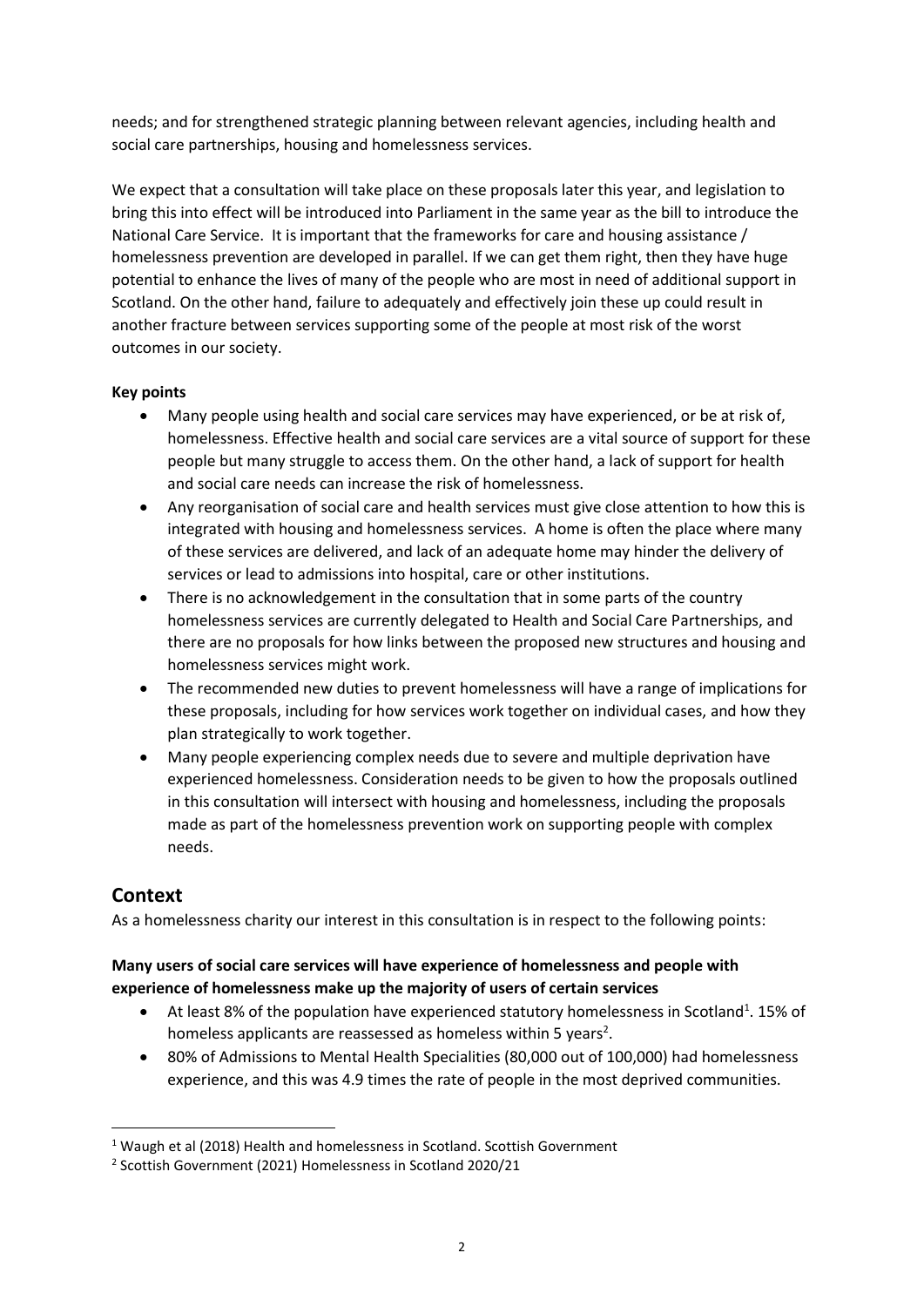- 90% of Initial Assessments at Drug Treatment Services were from people with experience of homelessness, 10 times higher than the most deprived cohort.
- People with experience of homelessness also make up more than half (55%) of A&E admissions and half of outpatient appointments (49%).

# **Health and social care needs are major contributors to why people lose accommodation and become homeless.**

- $\bullet$  Of the 33,800 households who applied for homelessness assistance in 2020/21<sup>3</sup>, reasons for failing to maintain their accommodation included:
	- o 25% applicants experienced lack of support from friends / family
	- o 24% had mental health needs
	- o 13% had drug / alcohol dependency
	- $\circ$  8% had physical health issues which contributed to their loss of accommodation
	- o 7% had difficulties managing on own
	- o 5% had unmet need for housing / social work / health support

### **A significant proportion of people become homeless from health and social care institutions**

• 13% of homelessness applicants made their application immediately on leaving health and social care institutions in 2019/20, particularly from prison and supported accommodation, but also hospitals and children's residential services for looked after young people.

# **Some people who become homeless are part of a cohort of people in Scotland with the most complex needs.**

• Around 5,700 people in Scotland experience a combination of offending, substance misuse and homelessness within one year in Scotland, while another 28,800 experience a combination of two of these disadvantages<sup>4</sup>.

### **It can be more difficult for people who are homeless to access support**

- A 2017 report form the Mental Welfare Commission<sup>5</sup> found many of the homeless people it spoke to had significant mental ill health. Homelessness services did not have direct referral routes to psychiatric or psychological services. There could be barriers to registering with GPs, but often this was the only route for referrals to specialist services.
- Research by the Health and Social Care Alliance suggests those experiencing homelessness can face stigma and barriers when trying to access health and social care support.<sup>6</sup>

**Children experiencing homelessness are at risk of poorer health and social outcomes than the wider population**

• One small scale study<sup>7</sup> found that children in households with an open homelessness application had twice the rate of CAMHS referrals compared to the wider population and were 2.5 times more likely to have emotional and behavioural concerns identified compared to the wider population. At the 27-30 month child health review, concerns were raised about 31% of cases, compared to 18.5% in the general population.

<sup>6</sup> People in some local authority areas reported that they were informed by social work departments that SDS

is not available for people who are homeless. One person stated that they had been told by their local authority that SDS was "too complex to administer" for people who were homeless. Page 43 of *[My Support My](https://www.alliance-scotland.org.uk/health-and-social-care-integration/wp-content/uploads/2020/10/ALLIANCE-SDSS-MSMC-National-Report-Oct-2020.pdf)  [Choice: National Report](https://www.alliance-scotland.org.uk/health-and-social-care-integration/wp-content/uploads/2020/10/ALLIANCE-SDSS-MSMC-National-Report-Oct-2020.pdf)*

<sup>3</sup> Scottish Government (2021) Homelessness in Scotland 2020/21

<sup>4</sup> Bramley et al. (2019) Hard Edges Scotland: New conversations about severe and multiple disadvantage

<sup>5</sup> Mental Welfare Commission for Scotland (2017) Themed visits to homeless people with mental ill health

 $7$  Campbell R (2019) A Health Needs Assessment of children experiencing homelessness in Lanarkshire. NHS Lanarkshire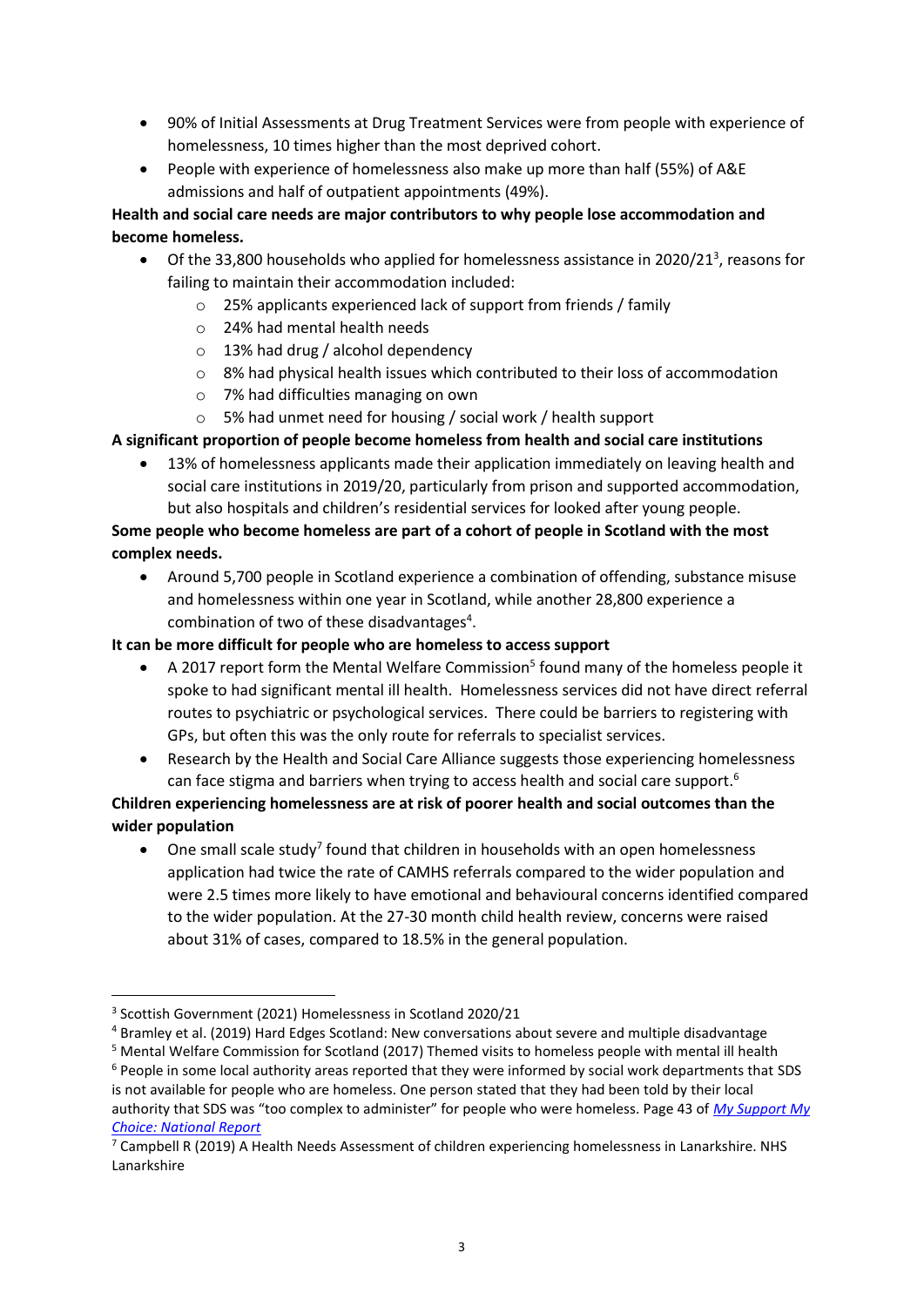### **Health and social care services can make a significant contribution to tackling homelessness, but this is inconsistent**

• In 2018 only 29% of local authority homelessness services reported that their HSCP made a positive contribution to preventing and/or alleviating homelessness. Following the pandemic this had risen to 59%, but some local authorities noted that a lack of engagement from their HSCP hindered their ability to move towards rapidly rehousing homeless people<sup>8</sup>. Local authorities were more likely to report positive contributions in areas where homelessness was integrated into the HSCP.

Much of the consultation focuses on the boundaries and intersections between services and how to ensure a seamless approach between them. Homelessness falls in the intersection between housing, health and social care services, and so it is critical that consideration is given to the impact the proposed changes will have on homelessness services, who often end up picking up people at crisis stage when opportunities to act early have been missed and / or people have not received support for other factors in their life, which has led to being unable to continue in their current home.

# **Access to care and support**

# *1. What would be the benefits of the National Care Service taking responsibility for improvement across community health and care services? (Please tick all that apply)*

- **Better co-ordination of work across different improvement organisations.**
- **Effective sharing of learning across Scotland.**
- **Intelligence from regulatory work fed back into a cycle of continuous improvement.**
- **More consistent outcomes for people accessing care and support across Scotland.**
- **Other – please explain below**

Evidence suggests that homelessness services have a very mixed experience of engagement with health and social care services in supporting them to prevent and alleviate homelessness, and many homeless people find it very difficult to access the social care support that they need. Safe in Scotland report that destitute asylum seekers have major difficulties accessing social care, even to access an assessment to identify whether or not they may be eligible for support. A nationally coordinated approach may provide greater consistency if the relationship with homelessness, and housing more widely, is clearly articulated and subsequently established.

# *2. Are there any risks from the National Care Service taking responsibility for improvement across community health and care services?*

Failure to adequately articulate the relationship between social care services and homelessness and housing within a National Care Service, could continue and even exacerbate the problems that many homeless people face. In this context we welcome acknowledgement of homelessness in the consultation document, but note that the Independent Review itself did not consider or mention homelessness.

The proposed changes represent a massive shift in the way that services are delivered. If the proposed changes are taken forward the transitional period is likely to be highly complex. Specific

<sup>8</sup> Watts et al (2021) Homelessness Monitor Scotland 2021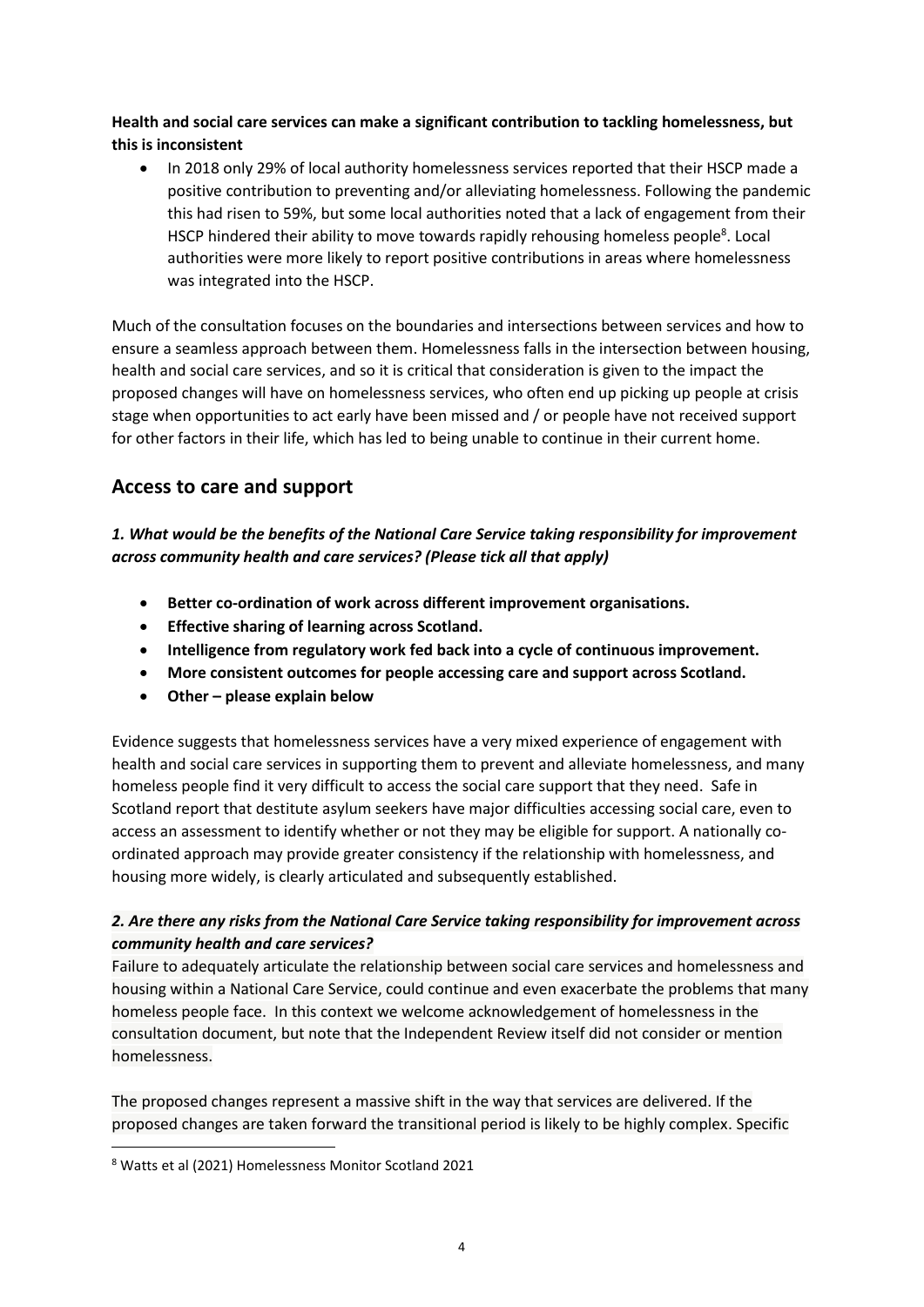attention will need to be given during this period to making sure that those people who already struggle to access adequate community health and care services get the support they require to address their needs and prevent situations deteriorating, most notably people facing homelessness.

# *3. If you or someone you know needed to access care and support, how likely would you be to use the following routes if they were available?*

*Not at all likely Unlikely Neither likely nor unlikely Likely Very likely* • *Speaking to my GP or another health professional.*

- *Speaking to someone at a voluntary sector organisation, for example my local carer centre, befriending service or another organisation.*
- *Speaking to someone at another public sector organisation, e.g. Social Security Scotland*
- *Going along to a drop in service in a building in my local community, for example a community centre or cafe, either with or without an appointment.*
- *Through a contact centre run by my local authority, either in person or over the phone.*
- *Contacting my local authority by email or through their website.*
- *Using a website or online form that can be used by anyone in Scotland.*
- *Through a national helpline that I can contact 7 days a week.*
- *Other – Please explain what option you would add*

People who are homeless may use many of the routes listed to access support, but most commonly access support from a third sector organisation or through their local authority. It is also extremely important to note that some people who are homeless may have very restricted access to mainstream services, such as GPs, and once they are in the homelessness system may tend to use, or be directed to use, services aimed at homeless people.

It is therefore important that people can access care and support through homelessness services, whether statutory or third sector. Implementation of the proposed duties on a wide range of public bodies to "ask and act" about housing need and / or a risk of homelessness will also help to ensure unmet needs relating to housing are identified and appropriate support provided. There may be cases where these needs will be a direct result of a lack of social care support and it will be important that this duty joins up closely with access to social care support, as recommended by the Homelessness Prevention Review Group.

# *4. How can we better co-ordinate care and support (indicate order of preference, with 1 being the most preferred option, 2 being second most preferred, and so on)?*

*Have a lead professional to coordinate care and support for each individual. The lead professional would co-ordinate all the professionals involved in the adult's care and support.* 

*-- Please Select --*

*Have a professional as a clear single point of contact for adults accessing care and support services. The single point of contact would be responsible for communicating with the adult receiving care and support on behalf of all the professionals involved in their care, but would not have as significant a role in coordinating their care and support. -- Please Select --*

*Have community or voluntary sector organisations, based locally, which act as a single point of contact. These organisations would advocate on behalf of the adult accessing care*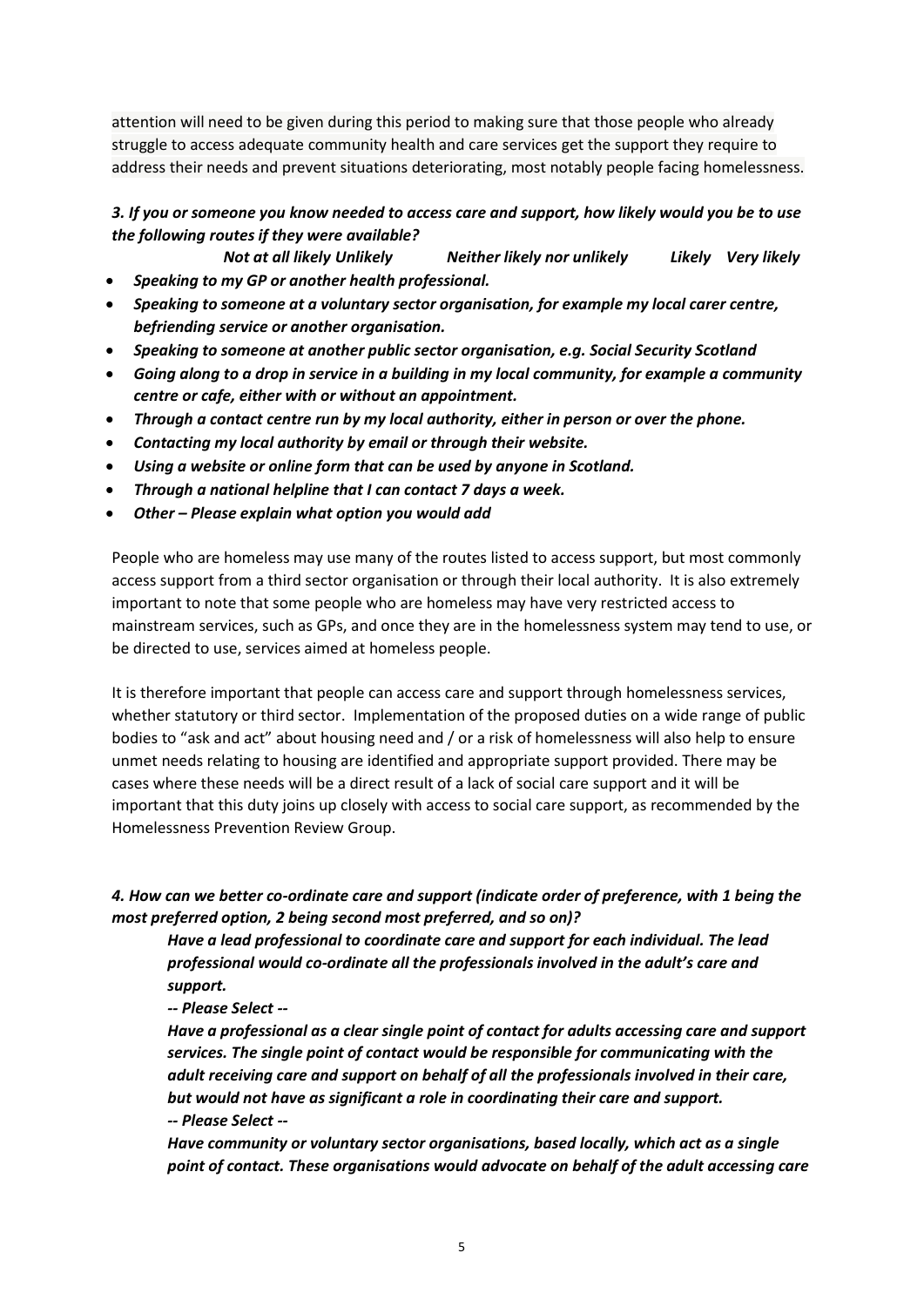# *and support and communicate with the professionals involved in their care on their behalf when needed.*

*-- Please Select –*

Some individuals with complex needs such as a history of trauma will find it difficult to build trusting relationships, so it will be important that key relationships are held with the person with whom they are able to establish a good connection. This should be within whatever organisation is the most relevant, in line with a person-centred approach. If this is in the voluntary or community sector, those professionals must be given the authority to liaise effectively with other professionals and agencies, and to draw down additional support and assistance if and when required.

*5. How should support planning take place in the National Care Service? For each of the elements below, please select to what extent you agree or disagree with each option: a. How you tell people about your support needs*

*Support planning should include the opportunity for me and/or my family and unpaid carers to contribute.*

Strongly Agree

*If I want to, I should be able to get support from a voluntary sector organisation or an organisation in my community to help me set out what I want as part of my support planning.*

Strongly Agree

*b. What a support plan should focus on*

*Decisions about the support I get should be based on the judgement of the professional working with me, taking into account my views.*

Agree

*Decisions about the support I get should be focused on the tasks I need to carry out each day to be able to take care of myself and live a full life.*

Strongly disagree

*Decisions about the support I get should be focused on the outcomes I want to achieve to live a full life.*

Strongly Agree

*c. Whether the support planning process should be different, depending on the level of support you need*

*I should get a light-touch conversation if I need a little bit of support; or a more detailed conversation with a qualified social worker if my support needs are more complex.*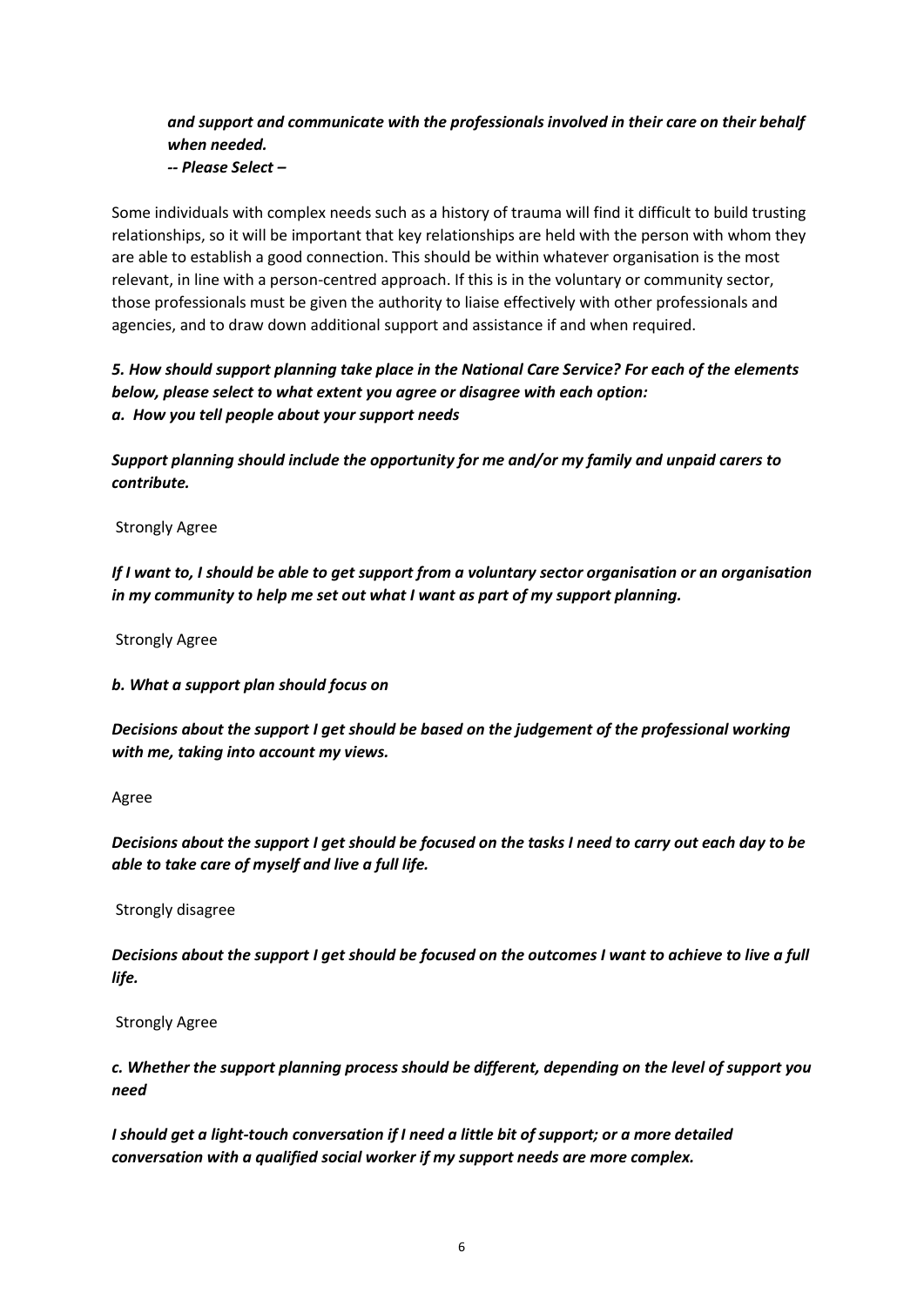#### Neither Agree/Disagree

### *If I need a little bit of support, a light-touch conversation could be done by someone in the community such as a support worker or someone from a voluntary sector organisation.*

Neither Agree/Disagree

*However much support I need, the conversation should be the same.*

Disagree

### *Light touch and/or more detailed support planning should take place in another way – please say how below*

#### *Please add any comments in the text box below*

For individuals who have care and support needs and also have housing need or are currently homeless, it will be important that a range of professionals work together to assess and provide support. Decisions should not be taken solely on the basis of care-related tasks, particularly where there are complex issues such as long-term mental health needs, complex trauma or needs related to substance misuse, lack of independent living skills or a history of institutionalization (such as in the armed forces, local authority care or prison). Assessment should take a preventative approach looking at potential future need as well as current issues, and those carrying out assessment should be equipped to be do this or to involve a social worker where necessary, even if it is expected that the support needs are low prior to the assessment. Other agencies, including housing and homelessness services must be involved where appropriate. This may become a statutory duty in the future, and so this should be built into the system at this point, so it becomes a service culture and not just a legal requirement.

*6. The Getting It Right For Everyone National Practice model would use the same language across all services and professionals to describe and assess your strengths and needs. Do you agree or disagree with this approach? Getting it Right for Everyone*

Agree

#### *Please say why in the text box below*

The Homelessness Prevention Review Group made recommendations along these lines in relation to preventing homelessness and supporting those facing homelessness who also experience multiple disadvantage or other complex needs. It is essential that such a framework extends to housing and homelessness services and is developed in consultation with these services, as failure to do so could result in a breakdown of an essential aspect of living for people with some of the most complex support needs.

In many areas this is already being done to some extent in order to work with people with complex needs. Approaches drawing on the national children's frameworks of GIRFEC and its English equivalent, Every Child Matters, have been used for some years to support people with complex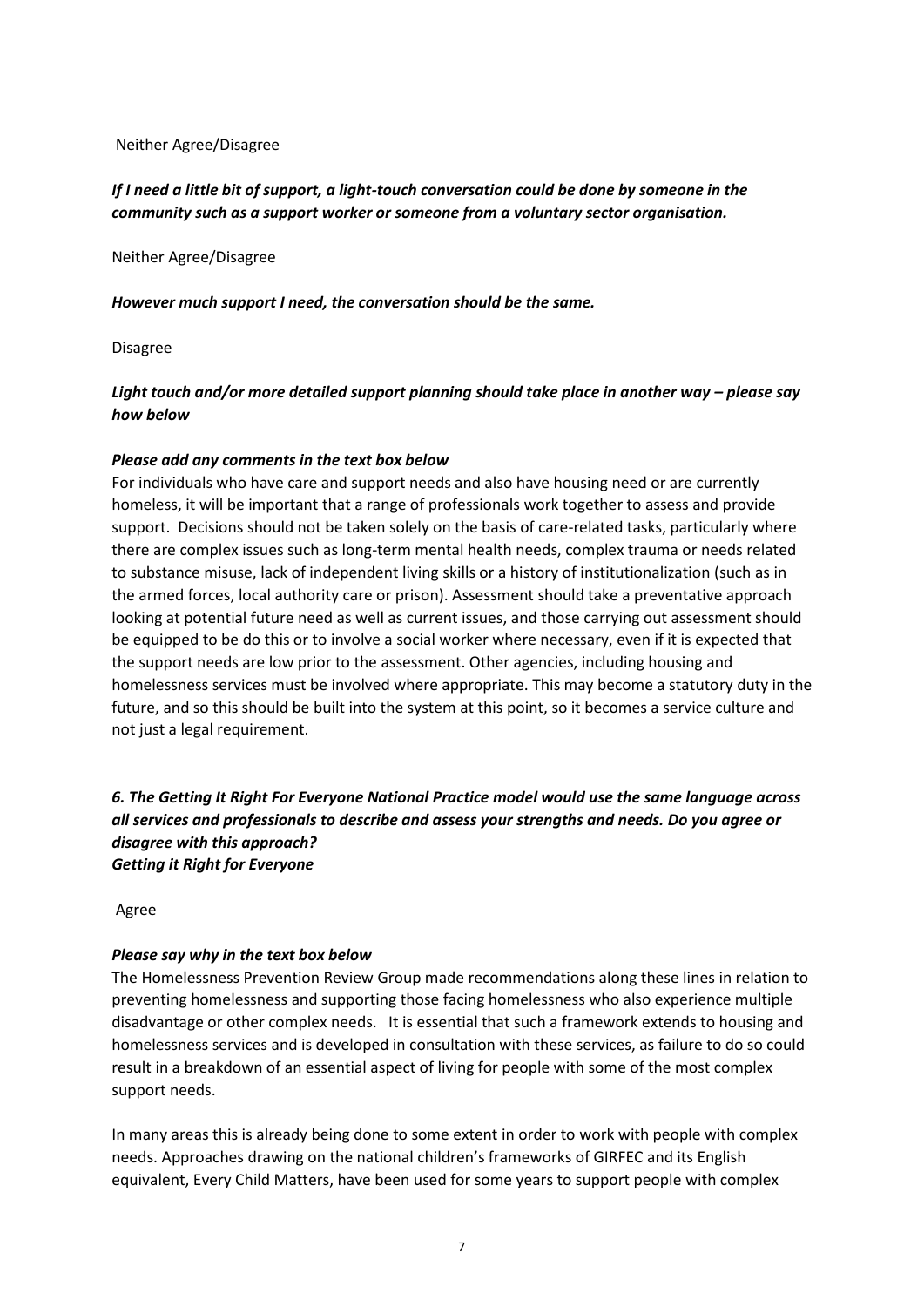needs, including homelessness and rough sleeping. In many areas this is already the case, building on the Hard Edges research and models such as [Making Every Adult Matter](http://meam.org.uk/) which is a successful model working with people facing multiple disadvantage in parts of England.

*7. The Getting It Right for Everyone National Practice model would be a single planning process involving everyone who is involved with your care and support, with a single plan that involves me in agreeing the support I require. This would be supported by an integrated social care and health record, so that my information moves through care and support services with me. Do you agree or disagree with this approach?*

#### Disagree

#### *Please say why in the text box below*

While Crisis agrees with the principle, it would be a major oversight not to include housing within this framework, given the close relationship between health and social care needs, delivery of health and social care services and accommodation. The Homelessness Prevention Review Group has recommended that all people requiring assistance to prevent or alleviate homelessness have a personal housing plan, and this is being taken forward through policy and potentially through statute in the future. It would be appropriate to incorporate planning for housing needs explicitly into a single health and social care plan – or at least to whether this is planning to prevent homelessness and stabilize housing, planning to prevent hospital admissions or planning to accommodate an individual in an appropriate care setting.

#### *8. Do you agree or disagree that a National Practice Model for adults would improve outcomes?*

Agree

# **Using data to support care**

#### *11. To what extent do you agree or disagree with the following statements?*

• *There should be a nationally-consistent, integrated and accessible electronic social care and health record.*

Agree

• *Information about your health and care needs should be shared across the services that support you.*

Agree

# *12. Should legislation be used to require all care services and other relevant parties to provide data as specified by a National Care Service, and include the requirement to meet common data standards and definitions for that data collection?*

*Yes*

*No*

*Please say why in the text box below*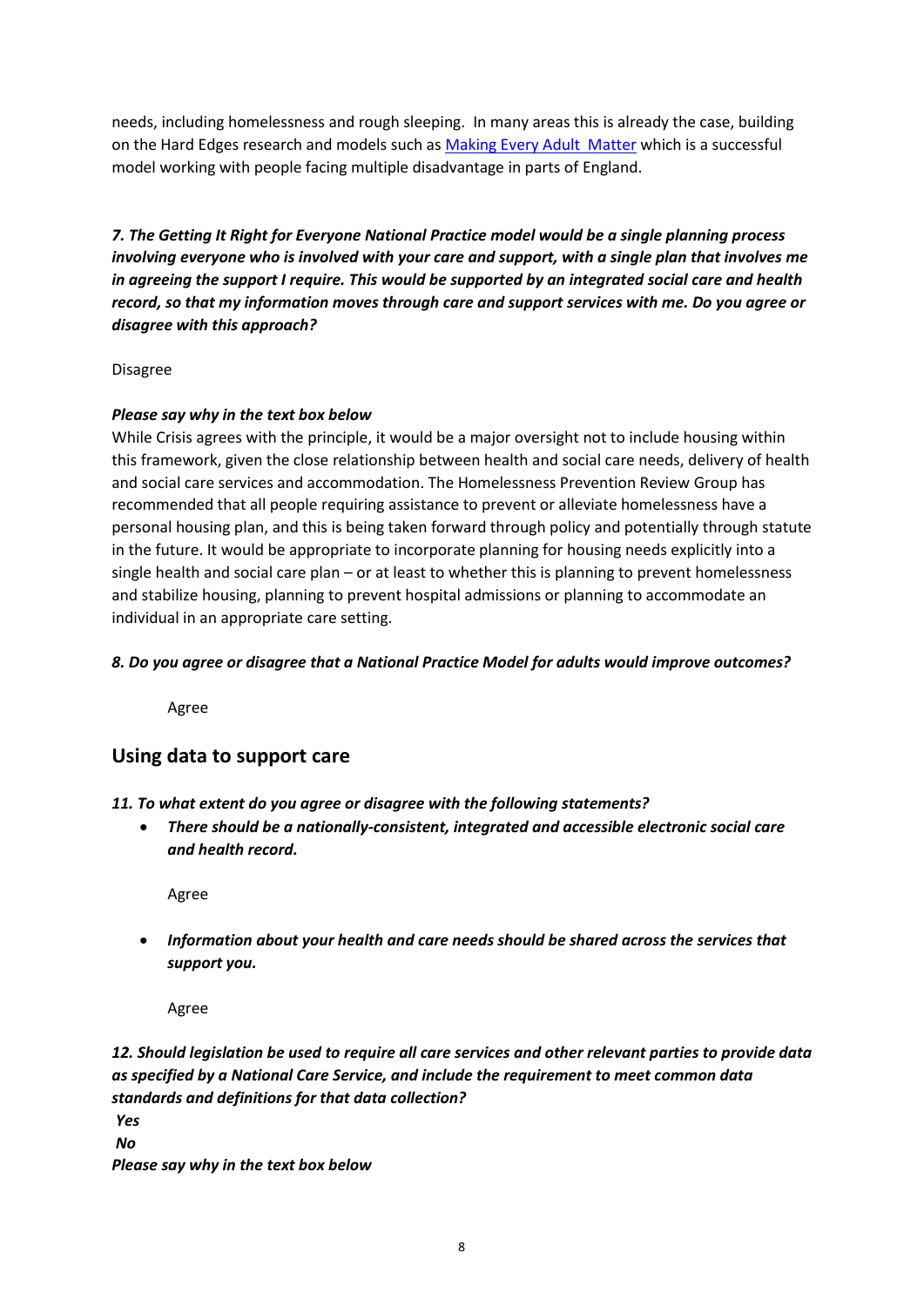[No comment]

## *13. Are there alternative approaches that would address current gaps in social care data and information, and ensure a consistent approach for the flow of data and information across the National Care Service?*

Data sharing, particularly for those with more complex needs, is essential, so we welcome the proposal for strengthened data sharing across health and social care, and recommend that consideration is given to how such an approach may be shared with and integrate with data around housing circumstances. While Crisis is not in a position to comment on the detail of data use to support the delivery of care services, we note the strong cross-over between the needs of some people with social care needs and people who are experience homelessness or may be in circumstances which creates a risk of homelessness. The recommendations of the Homelessness Prevention Review Group that health and social care services have a duty to ask patients and clients about their housing circumstances may generate considerable data on this area. This data should be collected and used to inform service and strategic planning.

# **Complaints and putting things right (p41)**

*14. What elements would be most important in a new system for complaints about social care services? (Please select 3 options)*

*Charter of rights and responsibilities, so people know what they can expect Single point of access for feedback and complaints about all parts of the system Clear information about advocacy services and the right to a voice Consistent model for handling complaints for all bodies Addressing complaints initially with the body the complaint is about Clear information about next steps if a complainant is not happy with the initial response Other – please explain*

There must be clear processes for putting things right when they go wrong both for individual redress and to help instigate systemic change to take action based on learnings. It is disappointing that this is not listed here. Many people who are homeless have fallen through gaps between services, sometimes despite having high levels of unmet need, and for some individuals the failure to intervene at an appropriate stage has led to a homelessness crisis. The social care system should be held accountable when social care needs of individuals are unmet, and learnings from these cases should be used as the basis to review how the system works.

#### *Please add any comments in the text box below*

All of the above elements are important parts of the system, but the most important factor is a clear tier of accountable processes starting with internal review, escalating up to independent review and challenge. There must also be a clear process for redress at individual and systemic level.

# *15. Should a model of complaints handling be underpinned by a commissioner for community health and care?*

*Yes No Please say why in the text box below*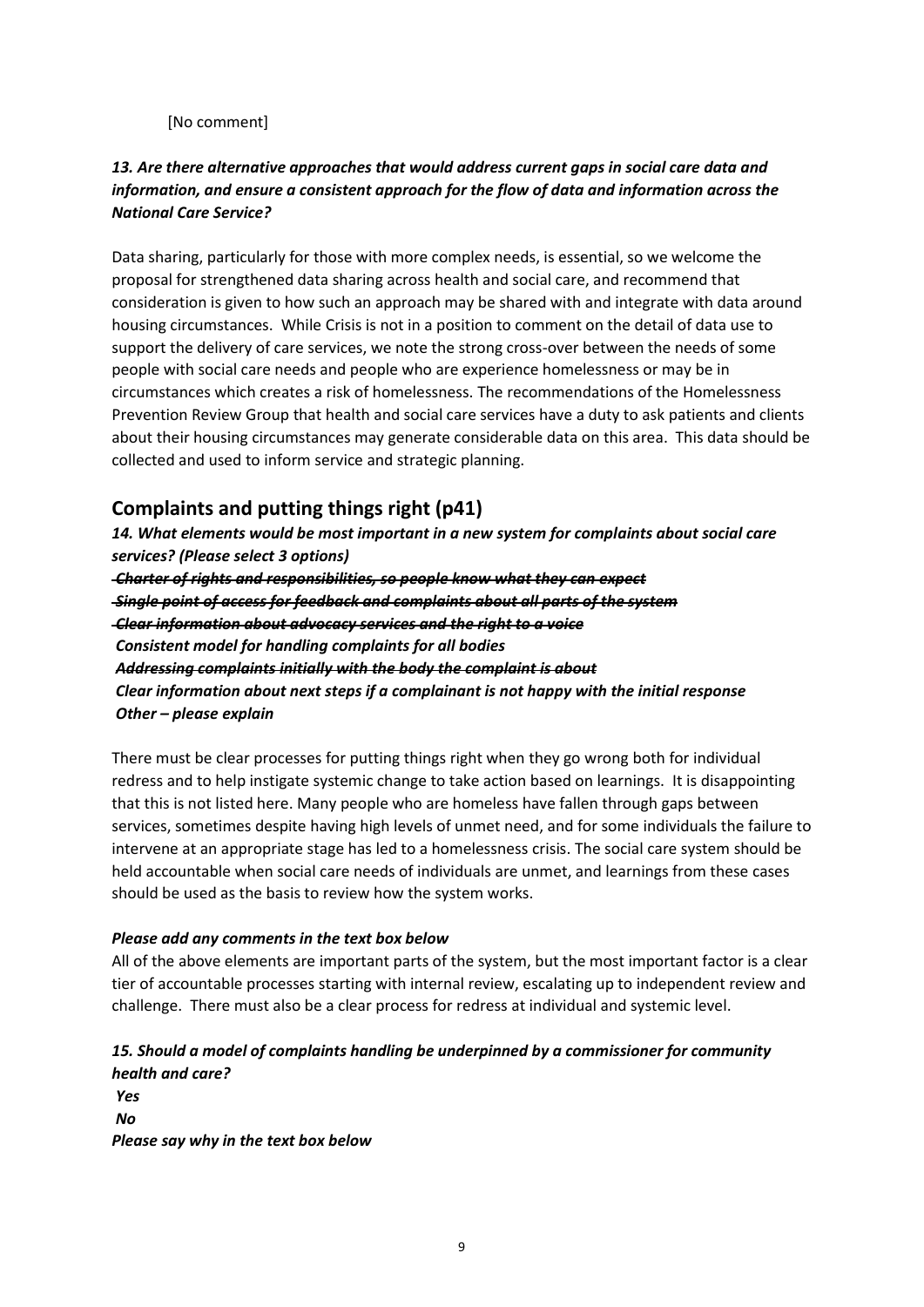[No comment]

# *16. Should a National Care Service use a measure of experience of those receiving care and support, their families and carers as a key outcome measure?*

Yes

#### *Please say why in the text box below*

Not only should outcomes measures examine the experience of those receiving care and support, it should also assess the experiences of those being assessed for such support, even if they don't receive it. This would help ensure that people who struggle to access such support have a voice within the system. Some people with experience of homelessness would benefit from care and support but may not be able to access it because of the mode of delivery or service criteria which they are unable to meet, for example due to a history of complex trauma.

### **Residential care charges**

[No comments]

# **National Care Service (p49)**

*20. Do you agree that Scottish Ministers should be accountable for the delivery of social care, through a National Care Service?*

#### *Yes No, current arrangements should stay in place No, another approach should be taken (please give details)*

Crisis welcomes greater accountability for social care services. For many people that we work with accessing social care, or receiving social care services, can be extremely challenging. The Hard Edges Scotland research has shown that homelessness services often end up taking responsibility for people with complex needs and opportunities to prevent homelessness at an early stage are missed, including through appropriate provision of social care support. National scrutiny should ensure a more consistent approach to the delivery of social care, but in addition, must critically ensure appropriate join up with other services so that people do not continue to fall between gaps or only access support at crisis point and when needs are even more entrenched. This should include performance measures relating to social care support to help people to have or retain housing appropriate to their needs.

# *21. Are there any other services or functions the National Care Service should be responsible for, in addition to those set out in the chapter?*

Housing and homelessness services must be closely joined up with the functions of a National Care Service. The failure to consider these functions in the Independent Review was deeply concerning.

The arrangements and relationships between homelessness, health and social care across Scotland are complex and varied, and partly dependent on whether local authorities have access to their own housing departments to manage housing stock. Crisis believes that it is not likely to be appropriate to have a national model incorporating homelessness into a National Care Service, and a national model may prove challenging in areas which have incorporated homelessness into the HSCP.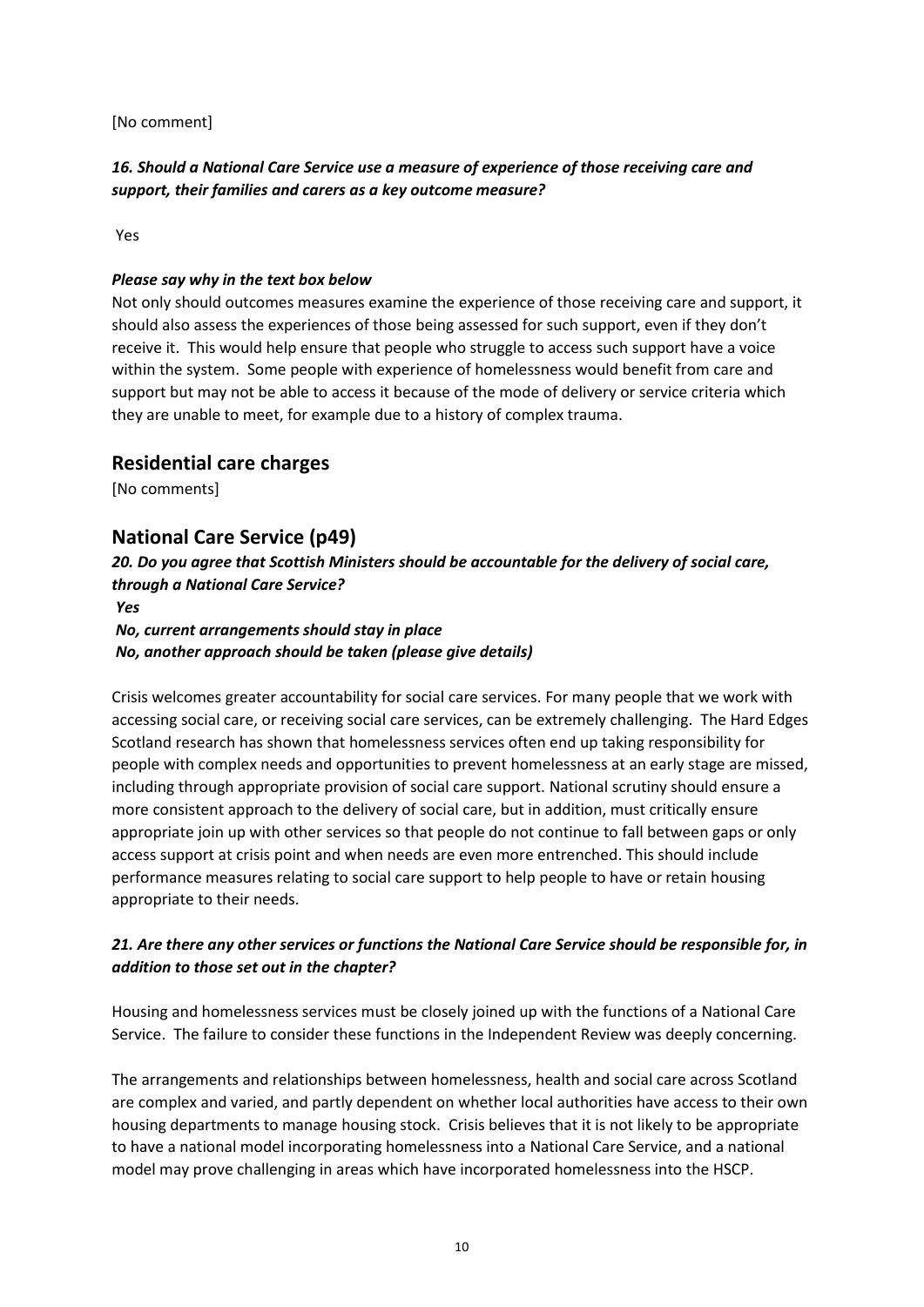Nevertheless, it is essential that housing and homelessness are closely integrated with the National Care Service, including through legal duties in relation to people who are homeless or who require housing assistance, requirements for joint strategic planning and shared outcomes measures, in line with the recommendations of the Homelessness Prevention Review Group.

In some parts of the country homelessness services are already incorporated as part of the local Health and Social Care Partnership, and the evidence indicates that it is in these areas that social care and health services may make a much more effective contribution towards preventing and ending homelessness. This is in line with the general principle identified by the Independent Review. Yet a survey for the Homelessness Monitor Scotland published in October 2021 found that a third of local authorities still reported that HSCPs have had little impact on their ability to prevent and/or alleviate homelessness, with several LA survey respondents noting a lack of engagement from HSCPs as a barrier to progressing on the national agenda of rapid rehousing to end homelessness.

Beyond housing and homelessness services specifically, many of the services identified as likely to sit within a National Care Service are directly relevant to many people facing homelessness. For example a quarter of people seeking statutory homelessness support each year have mental health needs, and 13% have needs relating to drug and alcohol use. 13% also make homelessness applications on leaving institutions such as prison or supported accommodation. This once again reinforces just how critical the interaction is, and how a failure to effectively join up housing and homelessness services with a new National Care Service will be to the detriment of people facing homelessness.

### *22. Are there any services or functions listed in the chapter that the National Care Service should not be responsible for?*

The radical proposals for the National Care Service would remove major functions from Scottish local authorities. The functions that are proposed to remain to local authorities will generally include housing and homelessness services. Any changes which affect the ability of these functions to assist people facing homelessness or which reduce accountability for this group of people must be handled very carefully. Further consultation should be carried out with the housing and homelessness sectors to ensure effective links are established in any changes that are made.

# **Scope of NCS**

#### **Children's services (p54)**

*23. Should the National Care Service include both adults and children's social work and social care services? Yes No Please say why in the text box below*

*24. Do you think that locating children's social work and social care services within the National Care Service will reduce complexity for children and their families in accessing services?*

*For children with disabilities,*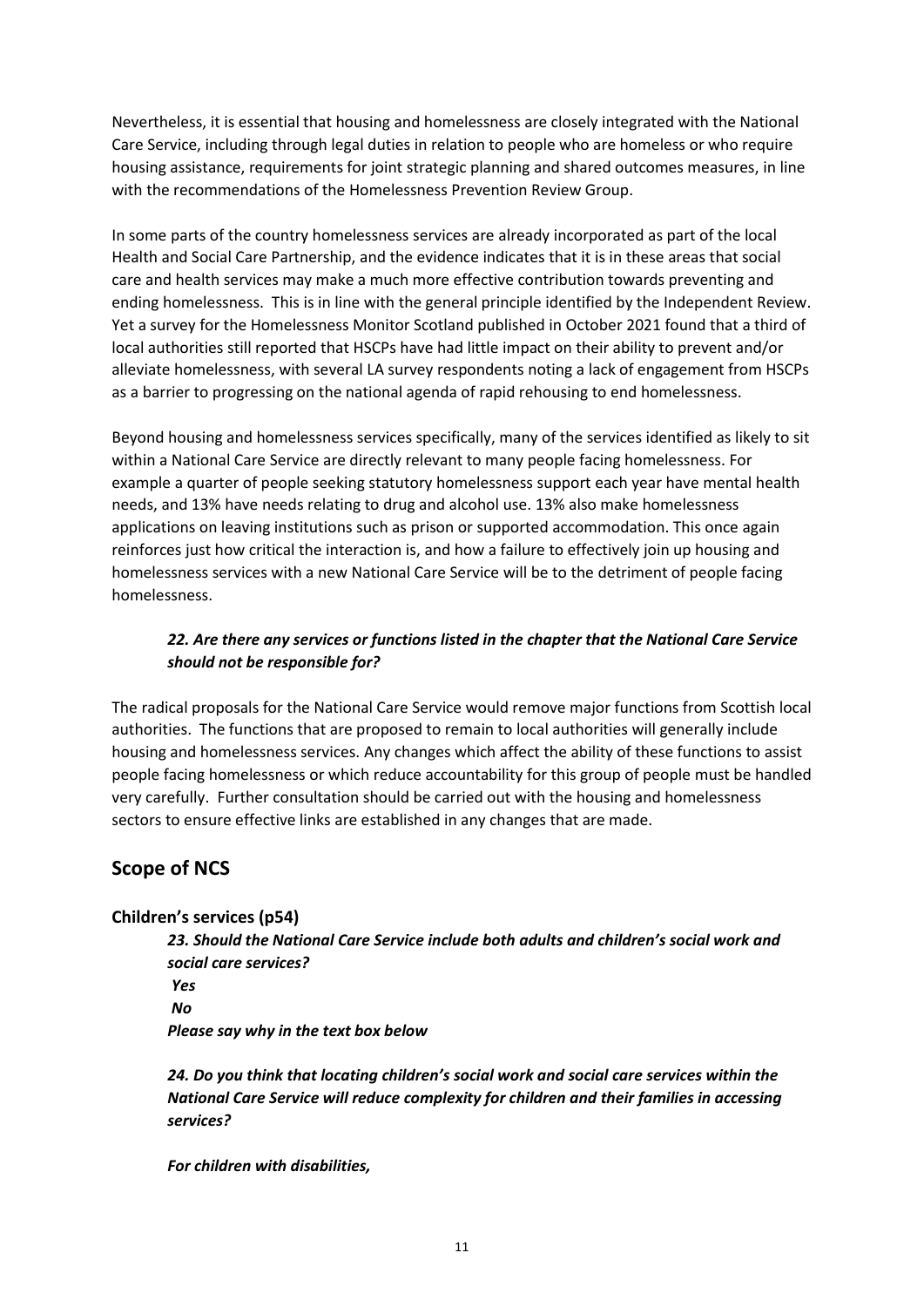*Yes No Please say why in the text box below For transitions to adulthood Yes No Please say why in the text box below*

The Homelessness Prevention Review Group has recommended that for 16 or 17 year olds at risk of homelessness, social care services should take legal responsibility for providing support, in order to ensure young people receive age-appropriate support and do not get embedded within homelessness services. Crisis is not in a position to comment more generally on this question, but whatever decision is made regarding the location of children's social care in respect to a National Care Service, this must be borne in mind.

*For children with family members needing support Yes No Please say why in the text box below*

*25. Do you think that locating children's social work services within the National Care Service will improve alignment with community child health services including primary care, and paediatric health services? Yes*

*No*

*Please say why in the text box below*

*26. Do you think there are any risks in including children's services in the National Care Service? Yes No*

*If yes, please give examples*

# **Healthcare (p58)**

*27. Do you agree that the National Care Service and at a local level, Community Health and Social Care Boards should commission, procure and manage community health care services which are currently delegated to Integration Joint Boards and provided through Health Boards? Yes*

*No*

*Please say why in the text box below*

Whilst Crisis does not have a view on how local community health arrangements are made, we note that the relationship with homelessness services and support is critical, and in some parts of the country homelessness services are delegated to the local Health and Social Care Partnership.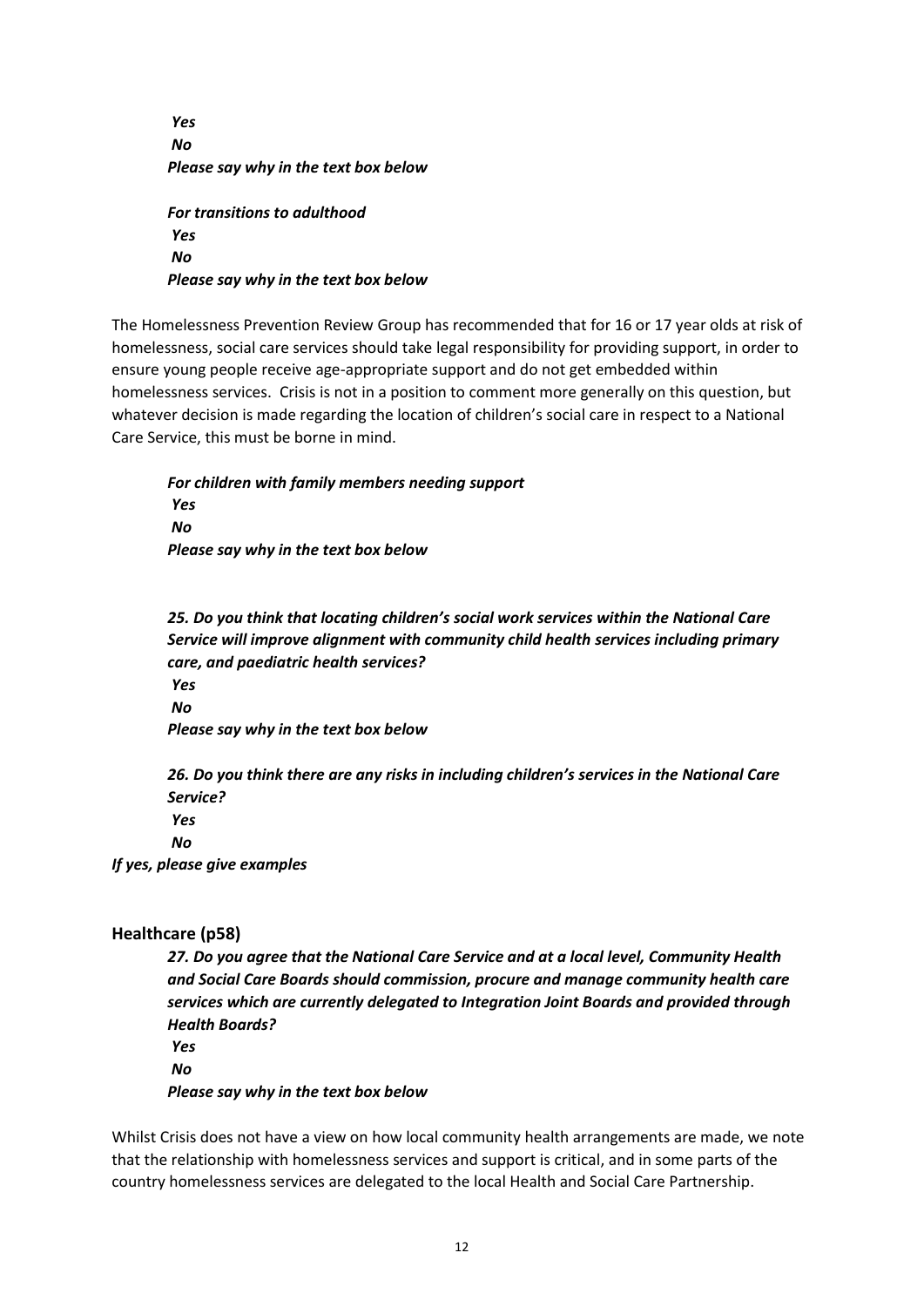Consideration needs to be given at national and local level as to how these services will relate to homelessness services, both in those areas where they are currently integrated within the HSCP, and also in other areas. According to research for the Homelessness Monitor Scotland 2021, there appears to be a connection between local authorities which consider health and social care services to contribute to preventing and alleviating homelessness and areas which have chosen to integrate homelessness services within the HSCP. Crisis would not want to see the links in these areas diluted so that homeless people receive less support for their health and social care needs, while at the same time we believe in many other parts of Scotland there needs to be a much closer relationship between health and social care services and efforts to prevent and alleviate homelessness.

The Homelessness Prevention Review Group has recommended that preventing homelessness should be identified as part of the national outcomes framework and planned for across local services including through a health and social care contribution to the Local Housing Strategy and through Community Planning Partnerships. Whatever arrangements are made for local commissioning and procurement of community healthcare services, prevention and alleviation of homelessness should be given consideration, particularly bearing in mind the high use of certain health care services made by many people with experience of homelessness<sup>9</sup>.

*28. If the National Care Service and Community Health and Social Care Boards take responsibility for planning, commissioning and procurement of community health services, how could they support better integration with hospital-based care services? Please say why in the text box below*

*29. What would be the benefits of Community Health and Social Care Boards managing GPs' contractual arrangements? (Please tick all that apply) Better integration of health and social care Better outcomes for people using health and care services Clearer leadership and accountability arrangements Improved multidisciplinary team working Improved professional and clinical care governance arrangements Other (please explain below) Please add any comments in the text box below*

Research from England shows that GPs are one of the main services people at risk of homelessness will be in touch with prior to becoming homeless<sup>10</sup>. If homelessness prevention is identified as a strategic priority for the CHSB, then this would provide a mechanism to ensure that GP services play a role in identifying and supporting people at risk of homelessness, in line with the "ask and act" duties identified by the Homelessness Prevention Review Group.

*30. What would be the risks of Community Health and Social Care Boards managing GPs' contractual arrangements? (Please tick all that apply) Fragmentation of health services*

<sup>9</sup> Waugh et al op cit

<sup>&</sup>lt;sup>10</sup> Crisis evidence for the Communities and Local Government Select Committee Inquiry: One year o since the introduction of the Homelessness Reduction Act...

[https://www.parliament.uk/globalassets/documents/commons-committees/communities-and-local](https://www.parliament.uk/globalassets/documents/commons-committees/communities-and-local-government/Crisis-written-evidence-HRA-one-year-on.pdf)[government/Crisis-written-evidence-HRA-one-year-on.pdf](https://www.parliament.uk/globalassets/documents/commons-committees/communities-and-local-government/Crisis-written-evidence-HRA-one-year-on.pdf)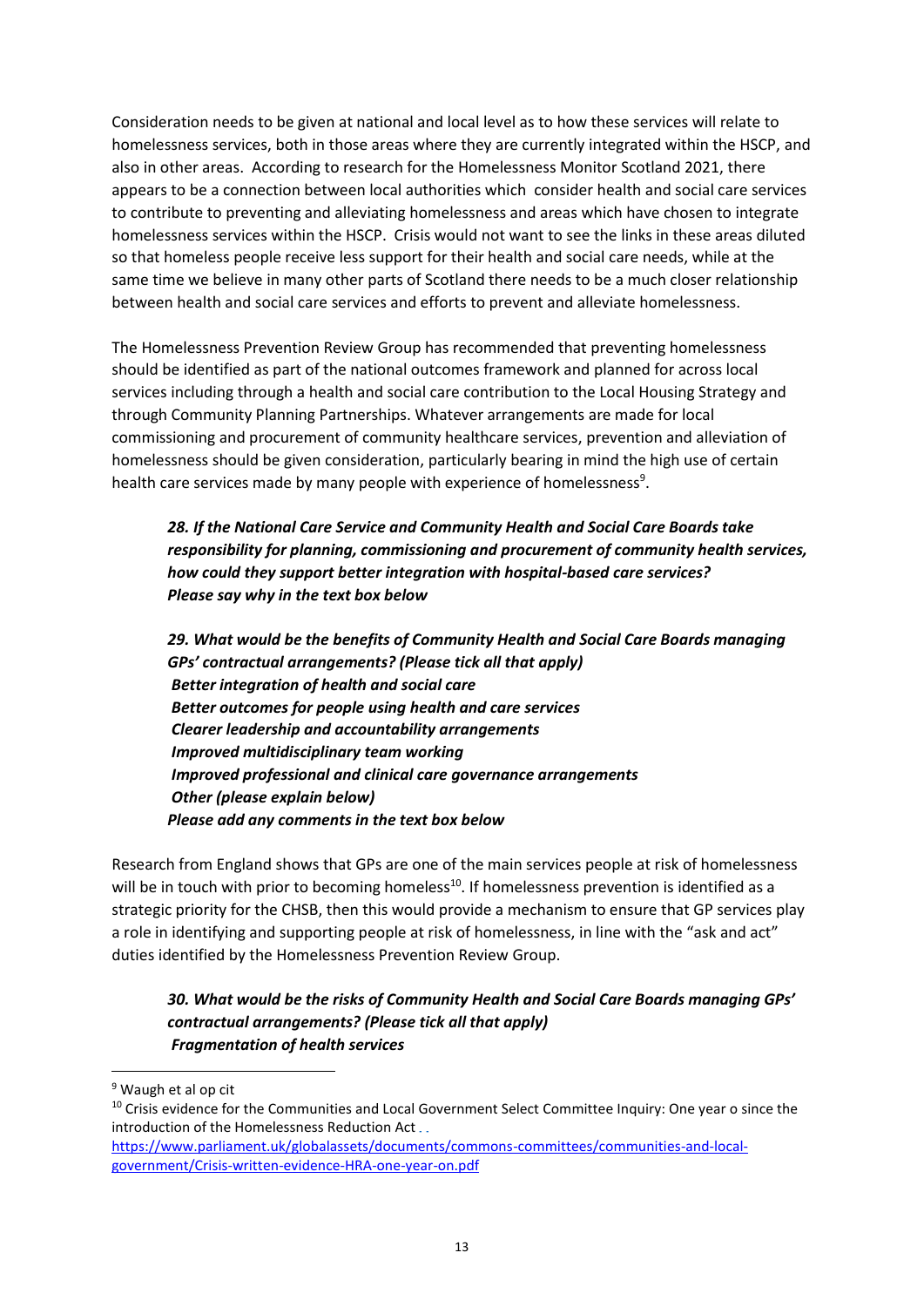*Poorer outcomes for people using health and care services Unclear leadership and accountability arrangements Poorer professional and clinical care governance arrangements Other (please explain below) Please add any comments in the text box below*

*31. Are there any other ways of managing community health services that would provide better integration with social care? Please add any comments in the text box below*

#### **Social work and social care (p63)**

*32. What do you see as the main benefits in having social work planning, assessment, commissioning and accountability located within the National Care Service? (Please tick all that apply) Better outcomes for service users and their families More consistent delivery of services Stronger leadership More effective use of resources to carry out statutory duties More effective use of resources to carry out therapeutic interventions and preventative services Access to learning and development and career progression Other benefits or opportunities, please explain below Please add any comments in the text box below*

[No comment]

### *33. Do you see any risks in having social work planning, assessment, commissioning and accountability located within the National Care Service? Please add any comments in the text box below*

Failure to consider issues relating to housing need and homelessness risk within a National Care Service would mean that people who face homelessness will continue to struggle to access social care support. A national model which gets this wrong will disadvantage all people in this situation, instead of the current postcode lottery which disadvantages many.

# **Nursing (p66)**

#### **Justice social work (p71)**

*37. Do you think justice social work services should become part of the National Care Service (along with social work more broadly)? Yes No Please say why in the text box below*

*38. If yes, should this happen at the same time as all other social work services or should justice social work be incorporated into the National Care Service at a later stage?*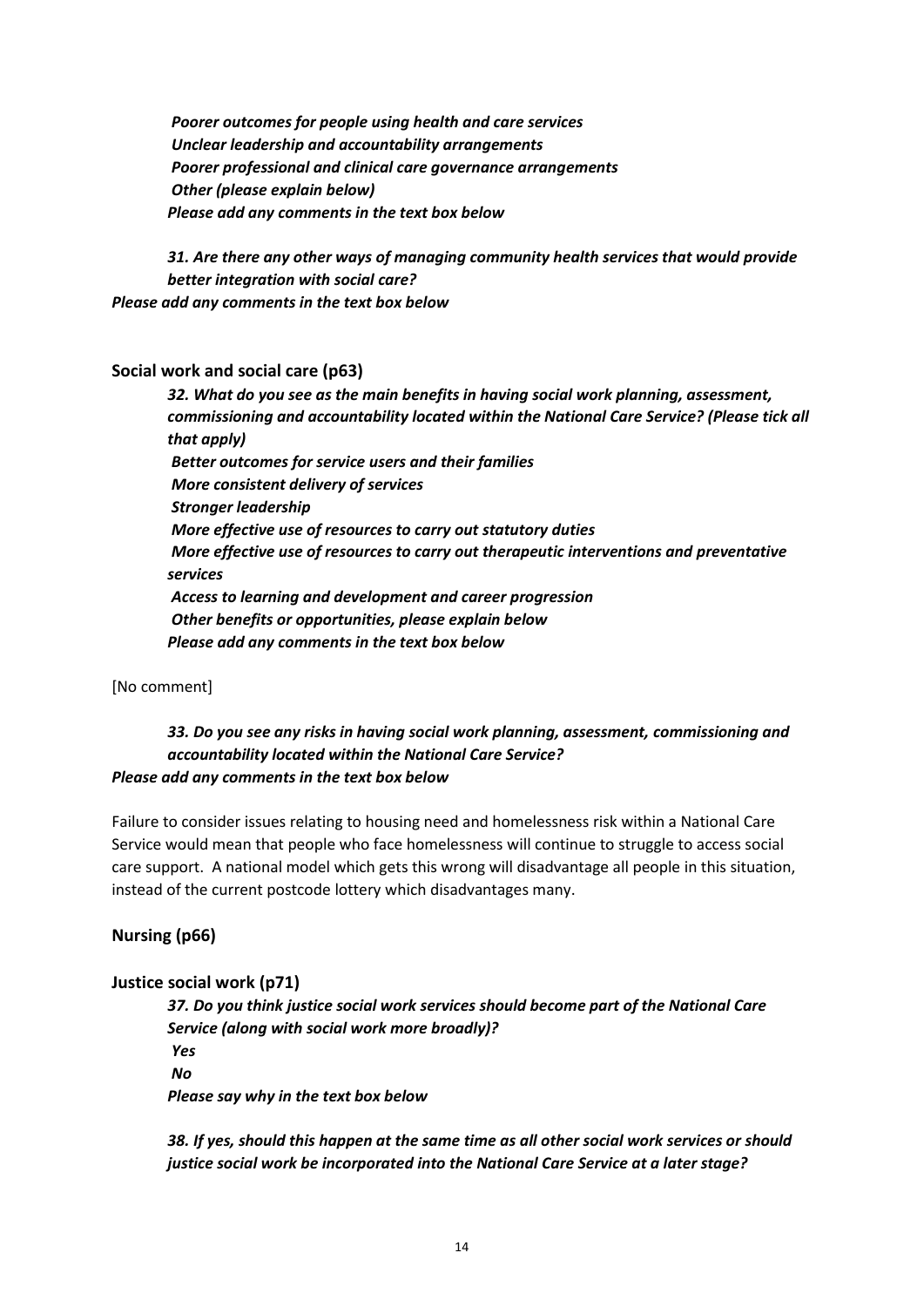*At the same time At a later stage Please say why in the text box below*

*39. What opportunities and benefits do you think could come from justice social work being part of the National Care Service? (Tick all that apply) More consistent delivery of justice social work services Stronger leadership of justice social work Better outcomes for service users More efficient use of resources Other opportunities or benefits - please explain Please add any comments in the text box below*

*40. What risks or challenges do you think could come from justice social work being part of the National Care Service? (Tick all that apply) Poorer delivery of justice social work services Weaker leadership of justice social work* X *Worse outcomes for service users* X *Less efficient use of resources Other risks or challenges - please explain Please add any comments in the text box below*

Crisis can see the benefits of joining up justice social work with other parts of the social care system. However the links with other services, particularly criminal and community justice, housing and homelessness services are really critical. One survey showed that half of prisoners lose their accommodation during their sentence<sup>11</sup>. If justice social work is to be incorporated into a National Care Service, stringent efforts must be made to ensure close and effective partnership working with these other services so that services working on justice are effectively integrated.

*41. Do you think any of the following alternative reforms should be explored to improve the delivery of community justice services in Scotland? (Tick all that apply)*

- *Maintaining the current structure (with local authorities having responsibility for delivery of community justice services) but improving the availability and consistency of services across*
- *Scotland*
- *Establishing a national justice social work service/agency with responsibility for delivery of community justice services*
- *Adopting a hybrid model comprising a national justice social work service with regional/local offices having some delegated responsibility for delivery*
- *Retaining local authority responsibility for the delivery of community justice services, but establishing a body under local authority control to ensure consistency of approach and availability across Scotland*
- *Establishing a national body that focuses on prevention of offending (including through exploring the adoption of a public health approach)*

<sup>11</sup> Scottish Prison Service (2017) Prisoner Survey 2017, Edinburgh: SPS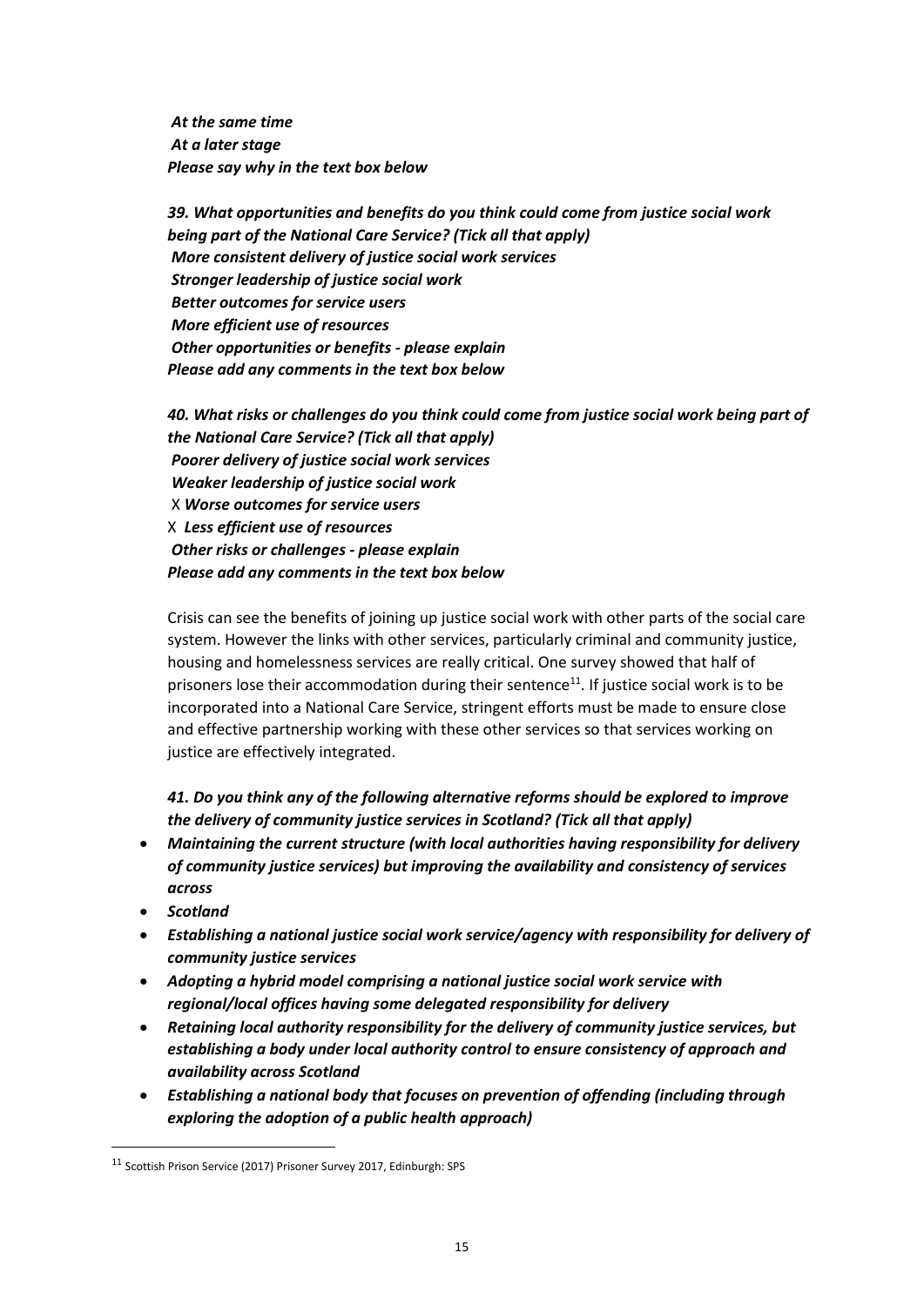- *No reforms at all*
- *Another reform – please explain Please add any comments in the text box below*

*42. Should community justice partnerships be aligned under Community Health and Social Care Boards (as reformed by the National Care Service) on a consistent basis? Yes*

*No*

*Please say why in the text box below*

#### **Prisons (p77)**

*43. Do you think that giving the National Care Service responsibility for social care services in prisons would improve outcomes for people in custody and those being released? Yes*

*No*

#### *Please say why in the text box below*

Strengthening the social care support for people in prison will help many people we work with who are homeless and have a history of offending. As mentioned above, 49% of prisoners lose their accommodation while in prison. A National Care Service must have close integration with housing and homelessness services built in from the very start to ensure that people leave prison set up to thrive on release. The new duties recommended by the Homelessness Prevention Review Group should be considered in this context, including for prisons to identify a risk to housing when someone is incarcerated and to act to ensure housing is available on release.

*44. Do you think that access to care and support in prisons should focus on an outcomesbased model as we propose for people in the community, while taking account of the complexities of providing support in prison?*

*Yes*

*No*

#### **Alcohol and drugs services (p80)**

*45. What are the benefits of planning services through Alcohol and Drug Partnerships? (Tick all that apply) Better co-ordination of Alcohol and Drug services*

*Stronger leadership of Alcohol and Drug services*

*Better outcomes for service users*

*More efficient use of resources*

*Other opportunities or benefits - please explain*

*Please add any comments in the text box below*

*46. What are the drawbacks of Alcohol and Drug Partnerships? (Tick all that apply) Confused leadership and accountability Poor outcomes for service users Less efficient use of resources Other drawbacks - please explain Please add any comments in the text box below*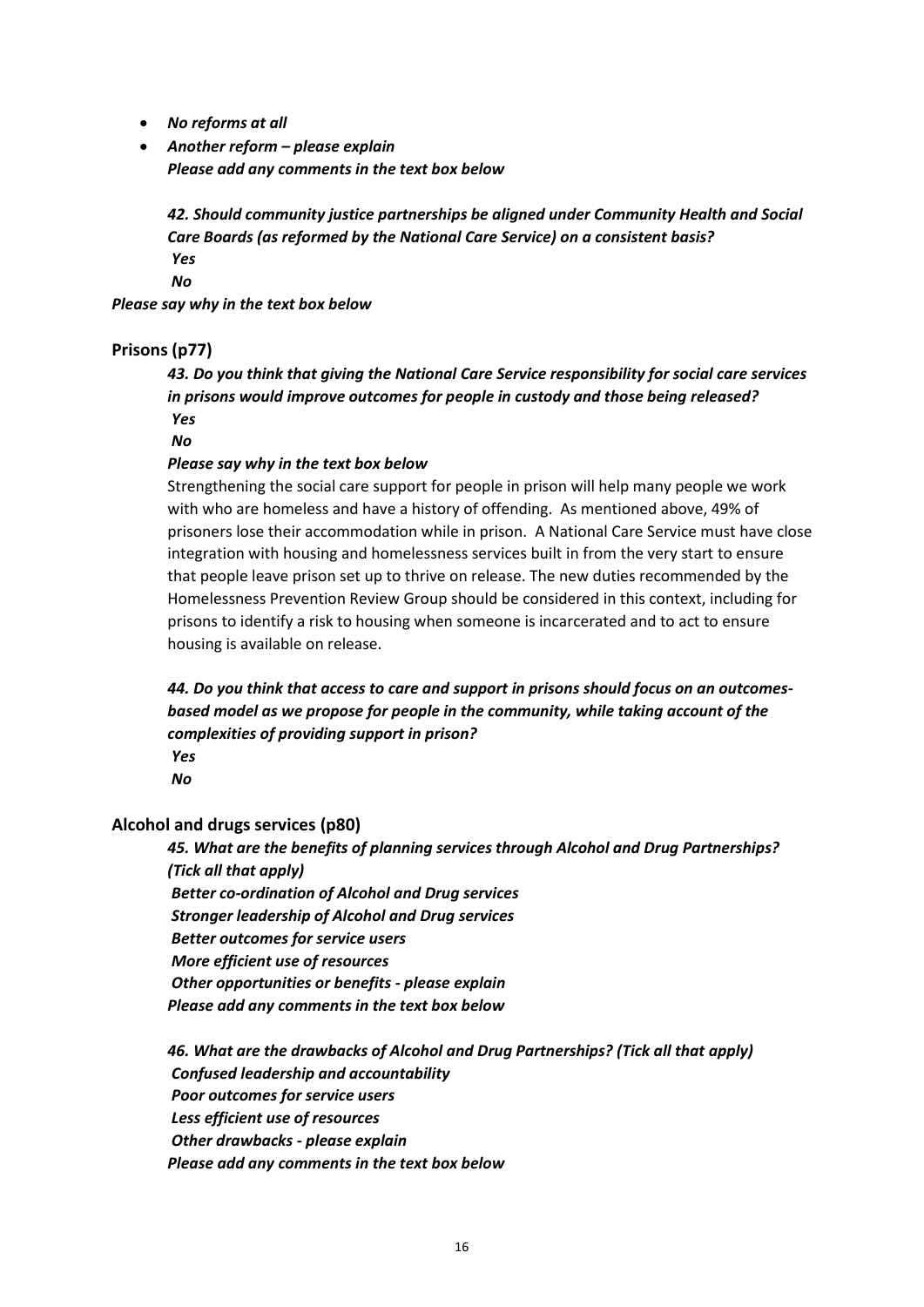*47. Should the responsibilities of Alcohol and Drug Partnerships be integrated into the work of Community Health and Social Care Boards? Alcohol and Drug Partnerships Yes No Please say why in the text box below*

*48. Are there other ways that Alcohol and Drug services could be managed to provide better outcomes for people? Please add any comments in the text box below*

*49. Could residential rehabilitation services be better delivered through national commissioning? Yes No Please say why in the text box below*

If considering a model of national commissioning for residential rehabilitation, consideration should be given to the housing needs of people leaving such treatment and local availability of housing. Some people may move from places where there are no rehab facilities (small rural areas for example) to larger urban areas to access support. In some cases people want to stay near to the support network that they have developed but high housing demand in such areas can make it difficult for people to move on into their own home afterwards.

*50. What other specialist alcohol and drug services should/could be delivered through national commissioning? Please add any comments in the text box below*

*51. Are there other ways that alcohol and drug services could be planned and delivered to ensure that the rights of people with problematic substance use (alcohol or drugs) to access treatment, care and support are effectively implemented in services?*

#### **Mental health services (p84)**

**52. What elements of mental health care should be delivered from within a National Care Service? (Tick all that apply)**

- **Primary mental health services,**
- **Child and Adolescent Mental Health Services,**
- **Community mental health teams,**
- **Crisis services,**
- **Mental health officers**
- **Mental health link workers**
- **Other – please explain**
- **Please add any comments in the text box below**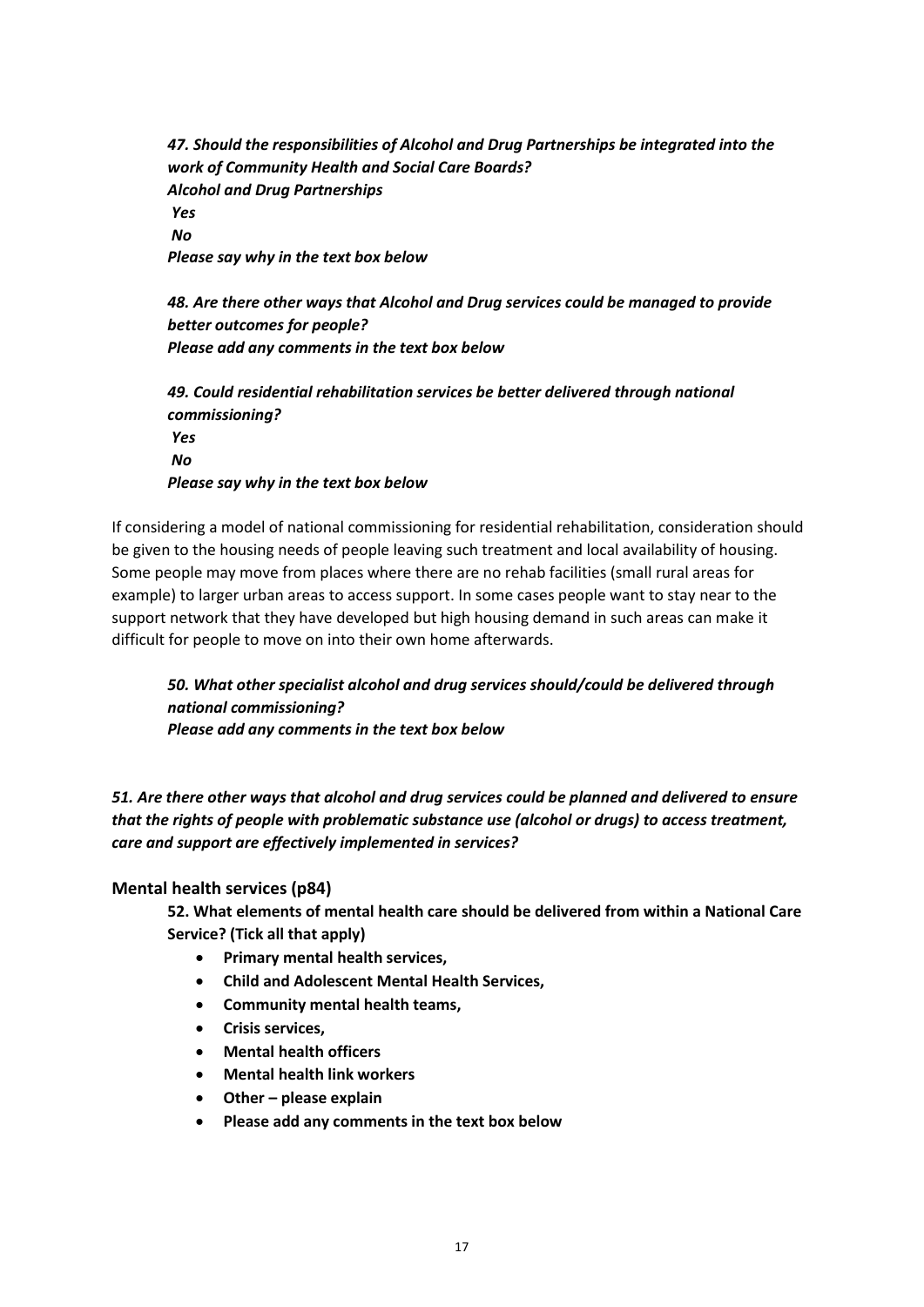## **53. How should we ensure that whatever mental health care elements are in a National Care Service link effectively to other services e.g. NHS services? Please add any comments in the text box below**

If mental health services are to be delivered within the context of a care service rather than a health service, we would welcome an approach that considers the individual as a whole rather than just one aspect of their life, i.e. their mental health issues. People with complex needs such as dual diagnosis or complex trauma often find it hard to engage with services that are designed to only address one aspect of their lives, and this can mean that they do not get the support they need to move forward with their lives. Consultation with health practitioners for the Homelessness Prevention Review Group highlighted that the medical model often adopted, and the requirements to fit into a particular, usually inflexible, approach, such as appointments at remote venues at fixed times, is not appropriate for people who may be experiencing significant levels of chaos due to mental health, lack of a home, juggling multiple agency appointments etc.

# **National Social Work Agency (p86)**

# **Reformed Integration Joint Boards (p89)**

*59. Do you agree that the Community Health and Social Care Boards should be aligned with local authority boundaries unless agreed otherwise at local level? Yes No*

# *60. What (if any) alternative alignments could improve things for service users? Please add any comments in the text box below*

While in a few areas of Scotland homelessness services are delegated to the local Health and Social Care Partnership, in most areas of Scotland housing and homelessness services are delivered through the local authority, who also hold relationships with local social and private landlords. The proposed Community Health and Social Care Boards (CHSCBs) should be aligned with local authority boundaries in order to keep relationships with housing and homelessness straightforward. Failure to do so could result in adding further complexity and undermine the relationship between housing, social care and other critical aspects of health for individuals.

We welcome the acknowledgement on p91 of the consultation that CHSCBs will expected to be involved in joint planning for homelessness prevention. We would welcome more detail of how this is intended to be achieved. We would strongly recommend that CHSCBs have statutory requirements for planning strategically with housing and other partners. We would very much welcome further detail in the proposals about how a National Care Service and CHSCBs will integrate with housing and other services at operational and strategic levels.

*62. The Community Health and Social Care Boards will have members that will represent the local population, including people with lived and living experience and carers, and will include professional group representatives as well as local elected members. Who else should be represented on the Community Health and Social Care Boards? Please add any comments in the text box below*